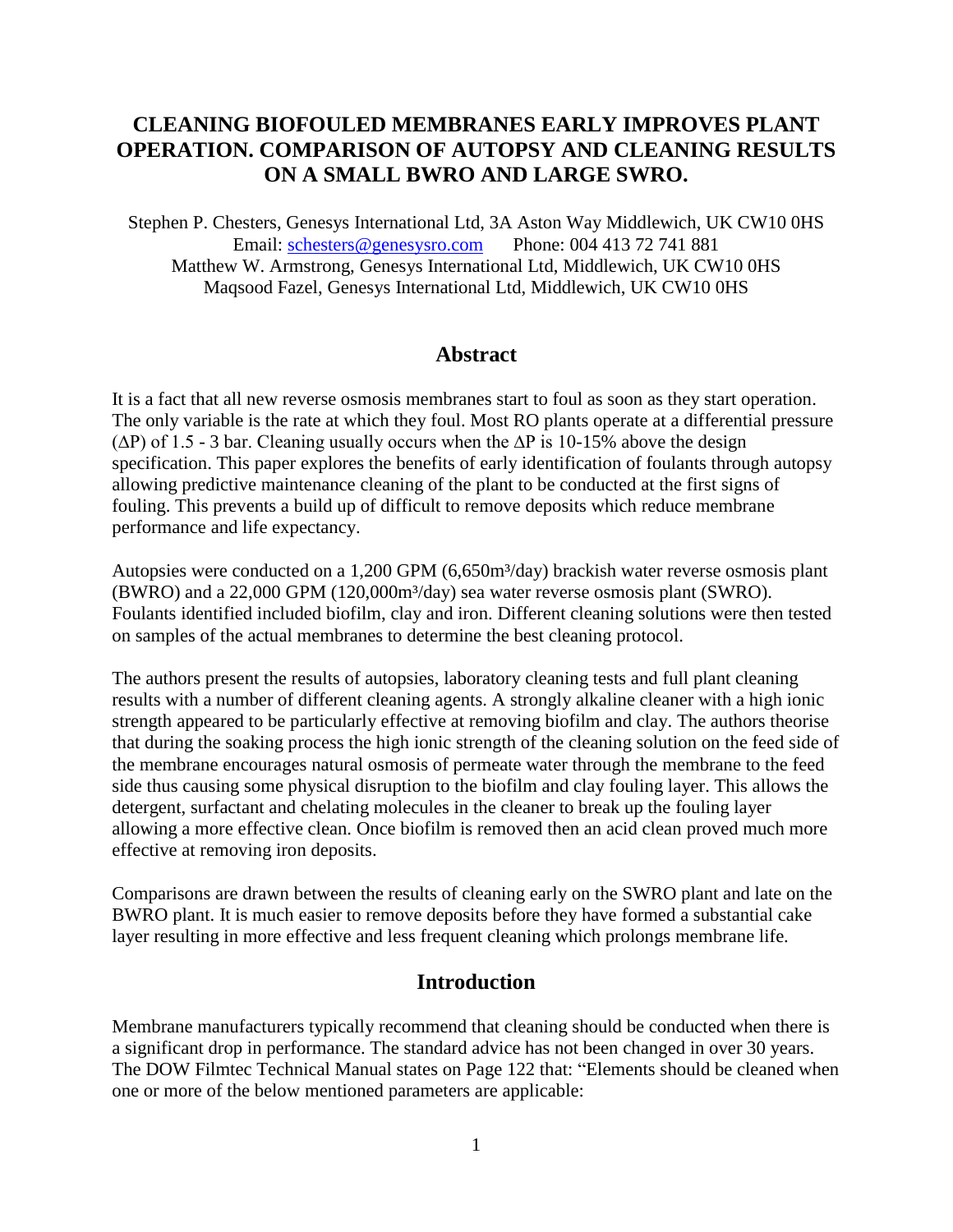- The normalized permeate flow drops  $10\%$
- The normalized salt passage increases 5 10%
- The normalized pressure drop (feed pressure minus concentrate pressure) increases 10 -15%

If you wait too long, cleaning may not restore the membrane element performance successfully. In addition, the time between cleanings becomes shorter as the membrane elements will foul or scale more rapidly." This is the same message offered in Hydranautics Technical bulletin of 1992: "If permeate flow drops, product water quality decreases, or applied pressure must be increased to maintain normal productivity more than 10 to 15 percent, then the elements need to be cleaned." Analysis of the results of 500 membrane autopsies by Pena et al has shown that 60% of the main foulants are biological and particulate/colloidal fouling. [2] Clay and biofilm tend to build up in layers and become compressed into the membrane surface if left to accumulate. This paper explores the benefits of cleaning early when membrane foulants are easier to remove.

# **Cleaning Early**

It is a fact that all new reverse osmosis membranes start to foul as soon as they start operation. The only variable is the rate at which they foul. Most RO plants operate at a differential pressure  $(\Delta P)$  of 1.5 - 3 bar. Cleaning usually occurs when the  $\Delta P$  is 10-15% above the design specification. This is based on recommendations by membrane manufacturers. Figure 1 below measures fouling with time. The perception threshold line indicates the time at which the operator 'perceives' a change to system operation, whether this be a change in flux, pressure, or salt passage. In reality as soon as water passes along the membrane (initial time  $=$  T<sub>0</sub>), the membrane starts fouling. It is important to appreciate this fact; the membrane is fouling from system start up, but nothing is observed until the fouling line crosses the perception line, at which point the observer can see there is some change in the operation. The membrane acts like a huge sponge with a myriad of active surfaces, so a significant amount of surface fouling can take place before any operational change is observed.[1]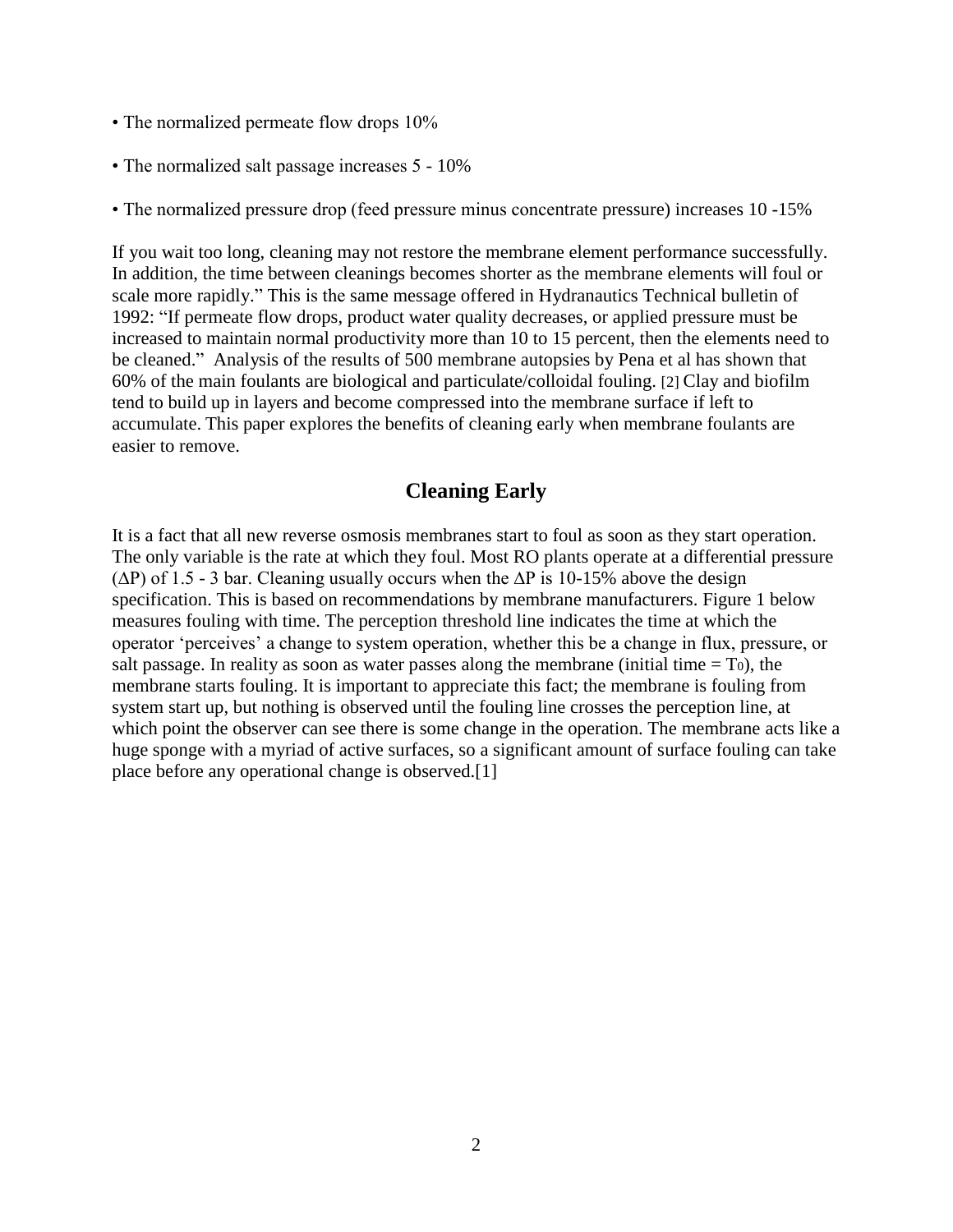



Laboratory studies from numerous autopsies have confirmed that the sooner the membrane is cleaned after fouling the easier it is to clean. If the foulant is not cleaned it becomes more difficult to remove until finally the membrane cannot be cleaned at all. Clean 1 will theoretically take place when perceived performance has dropped by 10-15%. The reality is that by the time cleaning chemicals are sourced and a shutdown period is arranged the performance may have got significantly worse. The clean may result in conditions returning to an acceptable level below the fouling perception threshold. The clean after a delay will not however be as effective as it could have been if performed earlier before more deposits added to the cake layer and became compressed. Because the clean did not remove the majority of deposits the underlying fouling rate is higher and the perception threshold of performance loss will be seen quicker and clean 2 conducted after a shorter period than may otherwise have been possible had the first clean happened earlier.

The whole process can be planned by conducting autopsies on a membrane element from the front and back of the plant. Foulants are most likely to appear at the front and scalants in the last position element. Convincing some operators to remove and autopsy almost new elements may be a struggle so smaller 2 or 4 inch sacrificial elements could easily be installed and used. The autopsy will identify typical foulants. Once the foulants are known cleaning protocols can be tested in the laboratory and appropriate cleaning agents can be stored on site ready for cleaning as soon as there is a notable change in operating parameters. Any delay in cleaning will mean the foulant will be become thicker and more compressed into the membrane surface and be much more difficult to clean. Early maintenance cleaning of the plant prevents a build-up of difficult to remove deposits which reduce membrane performance and life expectancy. Less time will be required to conduct the cleaning and a more effective "deeper" clean can be achieved. This means the subsequent fouling rate is lower, closer to the rate of the new membrane when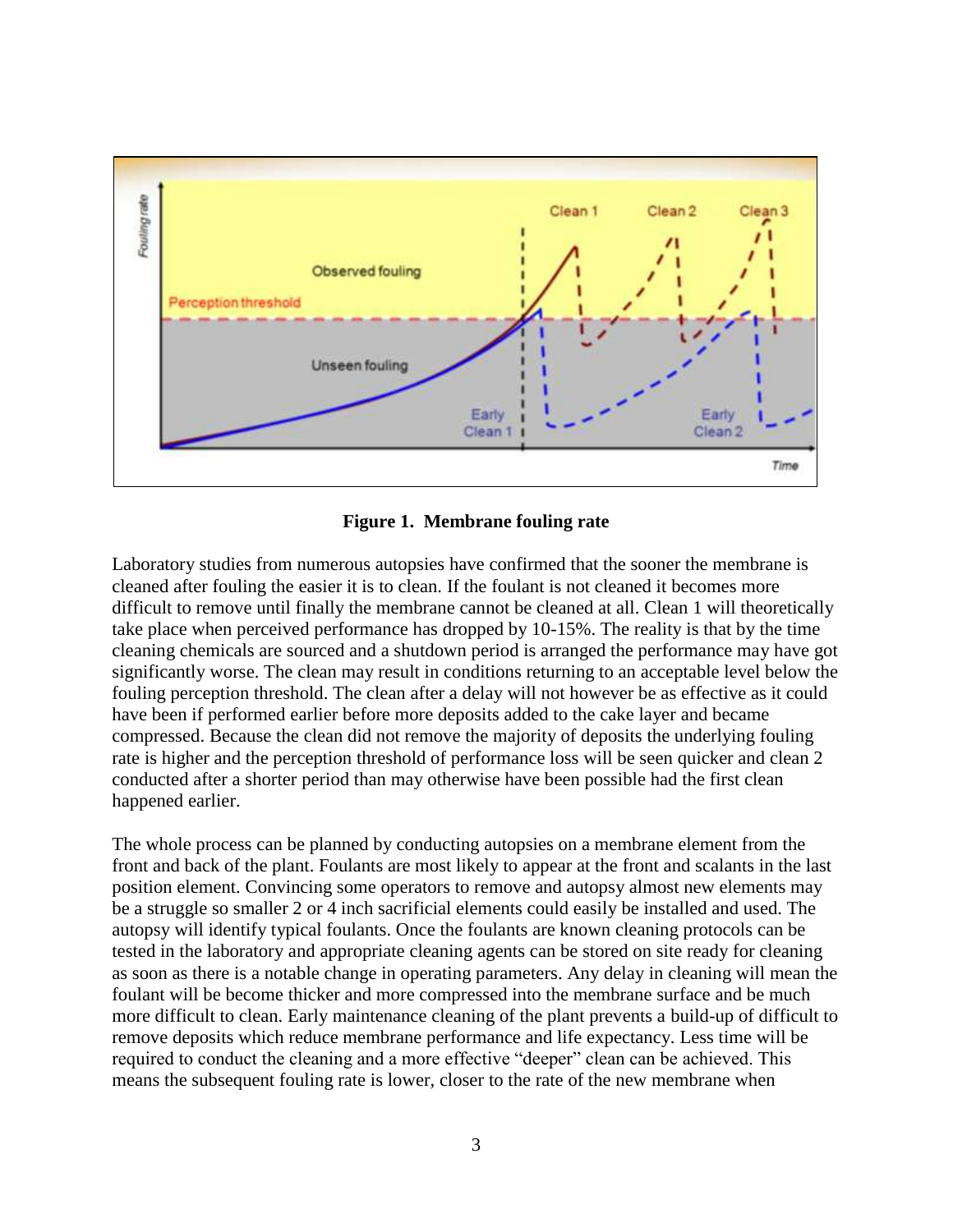installed. The lower fouling rate reduces the frequency between subsequent cleans increasing operational efficiency and further enhancing membrane lifespan.

## **Membrane Autopsy**

In most cases, membranes are sent for autopsy because they have failed or are underperforming significantly. That is salt passage, flow, flux and pressure differentials are outside of the design specifications. The first stage of membrane autopsy is to record the element model, serial number, position in the plant along with the chemical treatment regimes being applied. External examinations and photographs are taken to record the physical condition. A vacuum test is conducted to assess physical membrane damage. Samples can be taken from the feed inlet and outlet. The outer casing is removed and membrane leaves unrolled in readiness for an internal examination of the membrane sheets, glue lines, vexar and permeate carrier. Representative deposit samples are taken from the membrane surface and photographs are taken. Membrane samples are cut and prepared for characterisation and cleaning tests in a specially designed flat sheet test rig. [Fig 2] Flow rate and salt rejection are determined and compared to design specifications.



**Figure 2. Flat sheet Test Rig**

Physical damage to the membrane samples is conducted using the methylene blue dye test and oxidation by halogens is tested using the Fujiwara method. The validity of the Fujiwara test has been questioned in some quarters so additional tests using attenuated total reflectance infrared spectroscopy (ATR/FTIR) are carried out. This can provide valuable information related to the chemical structure of membrane and deposits. In the mid-infrared, absorption of radiation is related to fundamental vibrations of the chemical bonds. Internal reflection spectrometry provides information related to the presence of specific functional groups which can determine the presence of halogens. Deposits are identified using elemental determination with the SEM-EDXA system. This is based on analysis of X-rays produced via electron beam excitation of a sample area. This technique allows analysis of a sample in selective areas. The limited depth of analysis (typically a few microns), and the possibility to select the area of interest under the electron beam, allows for local analysis to reveal differences in composition. The identification and measurement of individual peak intensities in the X-ray spectrum can be done with a computerized multichannel analyzer. In addition X- Ray diffraction is carried out to identify crystalline solids by measuring the characteristic spaces between layers of atoms or molecules in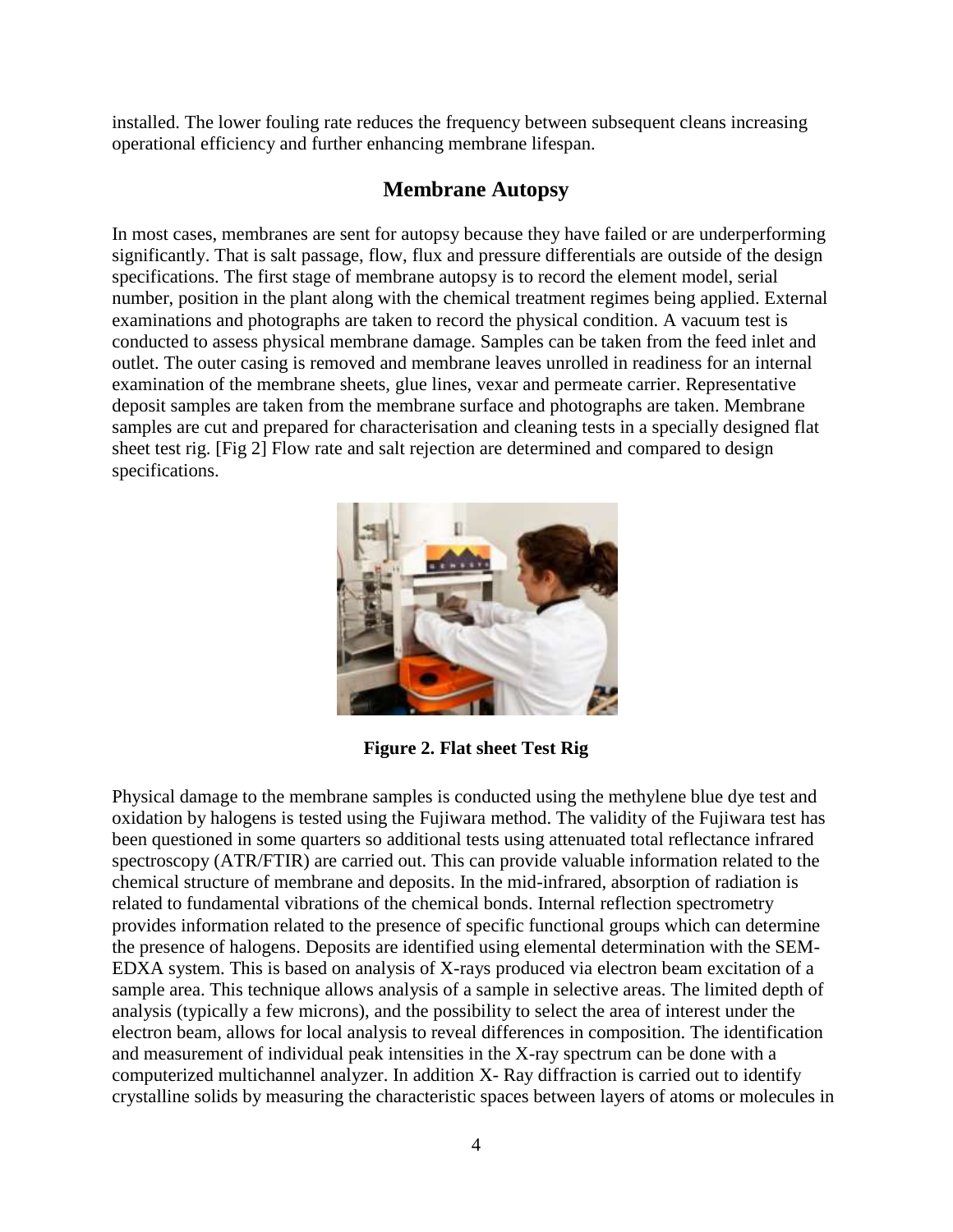a crystal. Each crystalline solid has its unique characteristic X-ray powder pattern which may be used as a "fingerprint" for its identification. X-ray photoelectron spectroscopy analysis (XPS) or electron spectroscopy for chemical analysis (ESCA) is a quantitative spectroscopic technique that measures the empirical formula, chemical state and electronic state of the elements that exist within a material. XPS spectra are obtained by irradiating a material with a beam of X-rays while simultaneously measuring the kinetic energy and number of electrons that escape from the top 1 to 10 nm of the material being analyzed. When the nature of the deposits on the membrane surface is understood then several membrane samples are cleaned with a variety of cleaning solutions at different pH and temperature to assess the best method for cleaning the plant. A full cleaning protocol can then be recommended. The autopsy is written up as a complete report and forwarded to the customer.

#### **BWRO Plant Autopsy**

The Ursus brewery in Buzau owned by SAB Miller is one of the biggest in Romania. The 1,200 GPM  $(6,500 \text{ m}^3/\text{day})$  brackish water reverse osmosis plant is supplied via four boreholes and was commissioned in 2002. The plant operated satisfactorily for three years and then increased iron levels in the well water resulted in an increasing fouling rate. The RO plant membranes were being cleaned every month with caustic and acid membrane cleaning chemicals. Results gave only a slight decrease in differential pressure and increase in flow rate and permeate production. The membranes had to be replaced on a two year cycle. In June 2008 the plant was surveyed and a last element second stage membrane taken for autopsy. On the  $26<sup>th</sup>$  June the autopsy report on a Dow Filmtec BW 30LE-440 was issued. The membrane weighed 22.1 kg compared with a new element weight of 15kg. The autopsy revealed a very heavy red-brown gelatinous deposit which appeared on the feed inlet (Fig 3) and throughout the feed spacer and membrane surface. Samples of deposit were taken from the membrane surface (Fig 4) and analysed using Scanning Electron Microscopy – Energy Dispersive X-ray Analysis (SEM-EDXA) techniques to determine elemental composition. The deposit consisted of iron combined with alumina-silicate (clay) and a heavy biofilm. Bacteria and oxidation tests were also conducted revealing the presence of aerobic bacteria. The membrane did not show signs of oxidation damage but flow was significantly reduced. Cleaning tests were conducted on membrane samples and a powdered high alkaline high ionic strength cleaner containing detergent, chelant and surfactants followed by a mild acid cleaner gave the best results.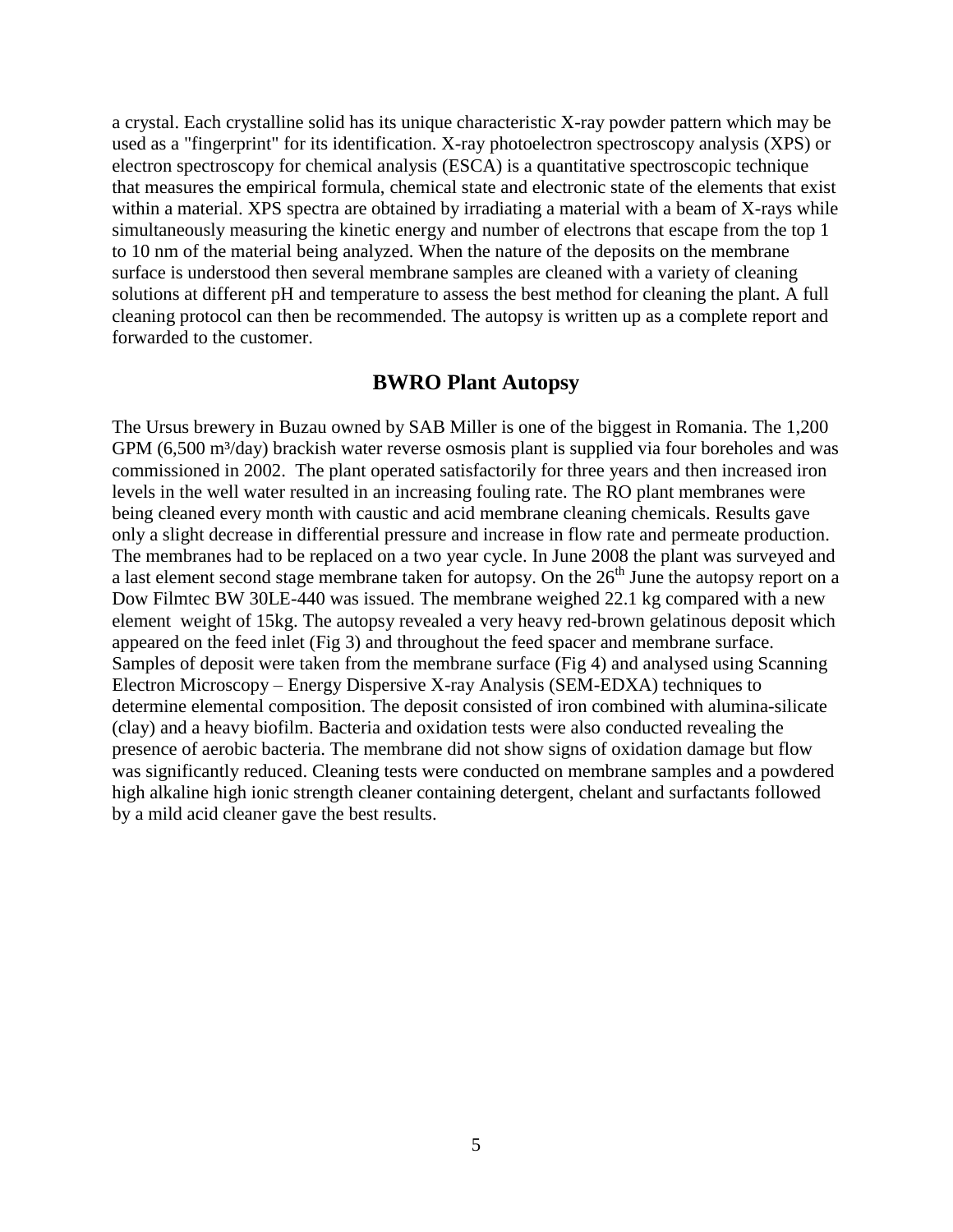

**Figure 3. Deposit on feed inlet**



**Figure 4. Deposit on membrane surface**



**Figure 5. SEM of bacteria and clay**

# **BWRO Cleaning Results**

In September 2008 the RO plant membranes were cleaned. A 2% solution of alkaline cleaner (pH 11.8) was made up in the CIP tank and warmed up to 38°C and circulated through the membranes. After 10 minutes the cleaning solution turned brown and cloudy and was discharged and a fresh solution made up. Following circulation for 30 minutes the solution was left to soak for 30 minutes and then flushed with permeate water. A large amount of deposits was removed so the cleaning step was repeated a third time. Samples of each cleaning solution and rinse water in Figure 6 demonstrate the progressive removal of biofilm and clay. A mild acid cleaner containing surfactants was then circulated through the membranes. The cleaning solution turned a red brown colour and fresh cleaning solution had to be made up three times circulated and flushed out. Figure 7. The cleaning process was repeated three times over the next four months until the membrane performance was restored. Subsequent cleaning cycles are now on a 6 month basis and membranes have not been replaced for four years. Historically this plant suffered gross biofilm, clay and iron fouling which had been allowed to build up over a long period; due to poor understanding of the foulants and subsequent inefficient cleaning practice. Failure to fully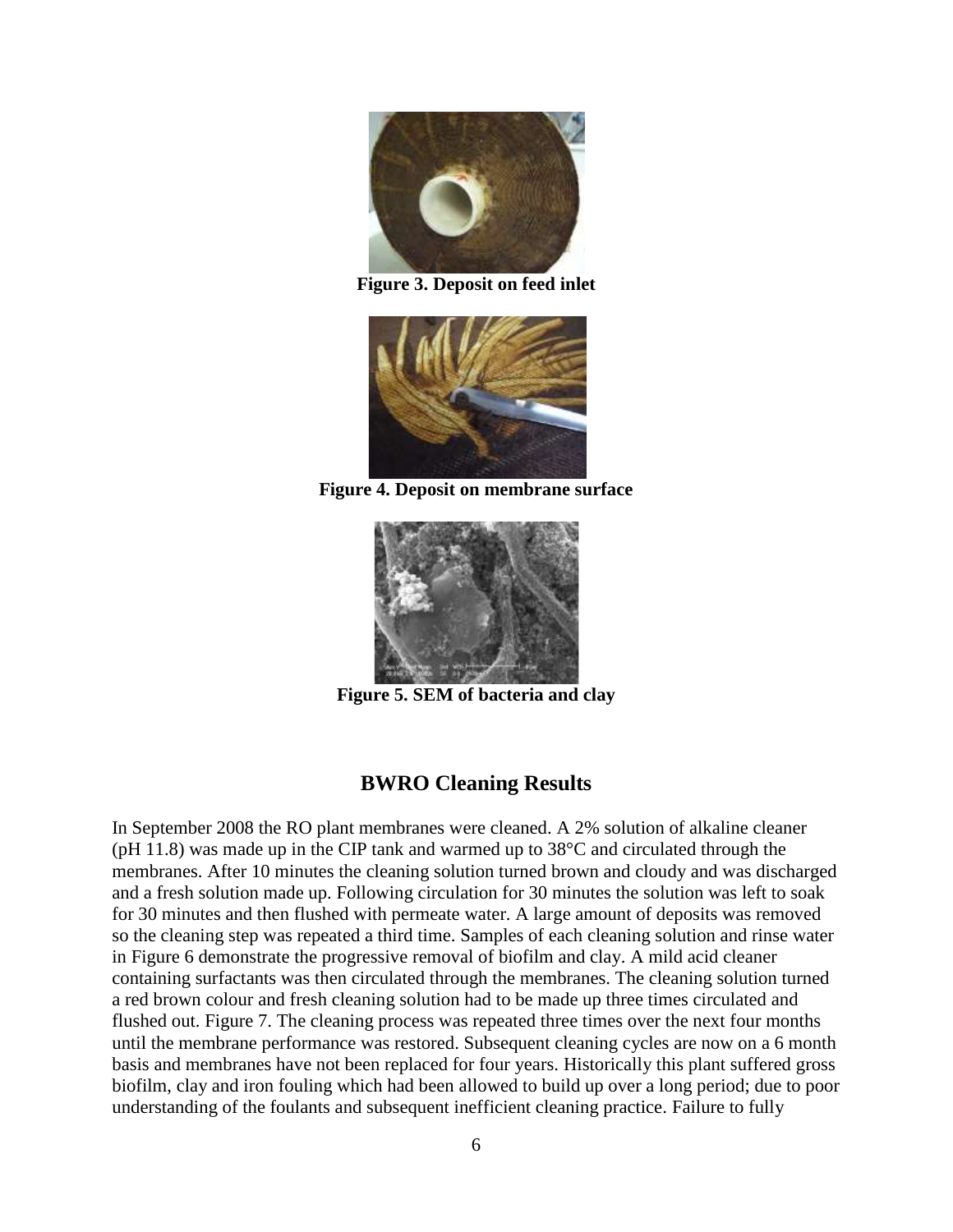remove the deposits during CIP resulted in increased fouling potential causing significant operating issues. Conventional cleaners were unsuccessful at removing deposits. The use of a high ionic strength cleaner with extended periods of soaking managed to remove sufficient biofilm and clay so that the acid stage of the cleaning could then take iron deposits into solution and flush them out. This cleaning reaction may be due to permeate water flowing through the membrane by direct osmosis during the soaking period. This would help dislodge deposits from the feed side of the membrane allowing the cleaning chemicals to break up any layered deposits. [3]



**Figure 6. Cleaning solution from alkaline clean**



**Figure 7. Acid cleaning solution samples**

# **SWRO Plant Autopsy**

A very large 22,000GPM (120,000m<sup>3</sup>/day) sea water RO plant in the Middle East was commissioned in October 2009. A programme of predictive maintenance was a key feature of the operation of this plant. In March 2010 a Hydranautics SWC5 RO lead membrane element from the first stage of the plant was sent for autopsy. There was no indication of any fouling present from operational data but it was felt that an autopsy would identify typical foulants that would ultimately accumulate on the membrane surfaces. A very thin gelatinous deposit was found covering the membrane surface Figure 8. Analysis of the deposit revealed it consisted of 76.9% organic material in the form of protein derivatives relating to bacteria and biofilm formation. An aerobic bacteria count showed a significant number of 7,300 colony forming units per cm². Elemental analysis of the deposit also showed the presence of iron and aluminiumsilicate in the form of clay. The membrane samples were charachetrised using simulated sea water with pH 7.2, Conductivity 49,000  $\mu$ S/cm, and temperature of 25°C. Cleaning tests were conducted on membrane samples measuring improvement in flow rate and salt passage of a variety of cleaning chemistries. It was found that the use of a highly alkaline powder detergent and chelant (cleaner A) showed superior cleaning efficacy when compared with a more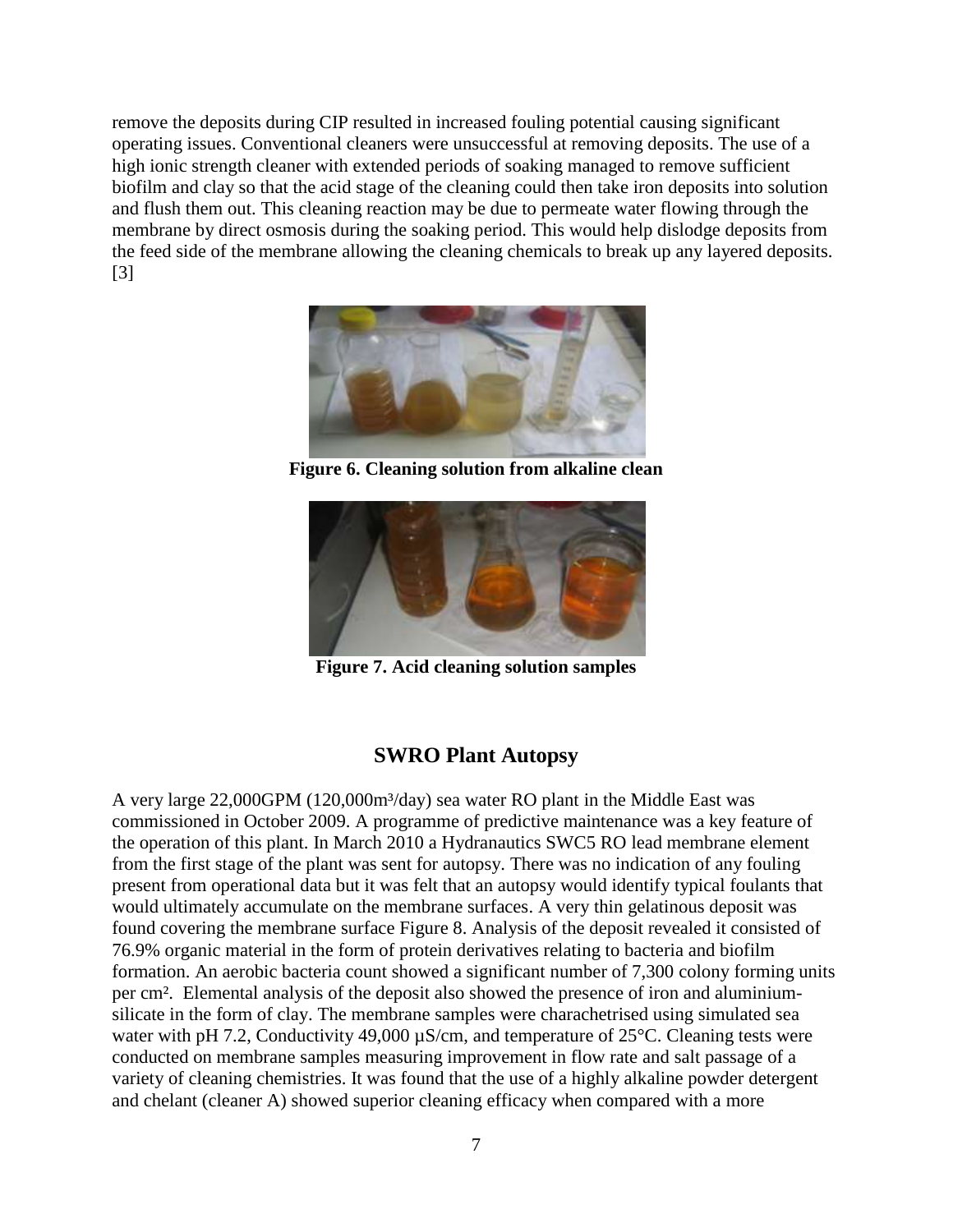traditional programme of biocide (cleaner B) and traditional liquid alkaline cleaner (cleaner C). The use of a warm caustic solution circulated for 2 hours showed a minor improvement in flow rate of only 2.8%. The synergisitic effects of multiple chemistries and cleaning mechanisms in one clening compound are well recognised. [5]



**Figure 8: Gelatinous biofilm** 

|                       | Sample              | Sodium    | Cleaner A | Cleaner B & C     |
|-----------------------|---------------------|-----------|-----------|-------------------|
|                       |                     | Hydroxide |           |                   |
| Aerobic count         | 7,300               | <b>ND</b> | <b>ND</b> | ND                |
|                       | CFU/cm <sup>2</sup> |           |           |                   |
| <b>Flow Rate</b>      | $35.7$ $1/m2h$      | $+2.8%$   | $+39.7%$  | $+15.3%$          |
| <b>Salt Rejection</b> | 99.6%               | 99.6%     | 99.7%     | 99.6%             |
| pH                    | NA                  | 11.8      | 11.8      | $C - 11.8$        |
| Temp                  | NA                  | 38.7°C    | $38.6$ °C | $C-38.7^{\circ}C$ |

#### **Table 1: Summary of flat sheet test rig cleaning results**

### **SWRO Cleaning Results**

After the first autopsy was conducted in March 2010 it was decided that cleaners A, B and C would be available on site to conduct cleaning as soon as there was an early sign of fouling. Differential pressure (DP) was monitored daily and a significant increase of 0.2 bar was observed in rack 21 over a two week period in January 2011. The increase in DP was seen after a leak on the shock chlorination system was fixed. While the pipework was leaking fouling rates were low. It is possible that the resumption of shock chlorination actually created additional nutrients for a proliferation in bacteria activity and subsequent biofilm growth leading to increased fouling rate. Based on the autopsy and cleaning test results it was decided to initially clean rack 21on  $20^{th}$  January 2011 with the traditional cleaning chemicals B & C namely a biocide followed by an alkaline clean. As can be seen from the graph of DP in Figure 9 there was an immediate reduction of 0.14 bar after the clean although the fouling rate remained the same. By  $1<sup>st</sup>$  March the DP had risen by 0.2 bar. The increase was deemed to be due to microbiological fouling so a biocide clean was conducted. This did not achieve a reduction of DP but did seem to halt fouling for 3 weeks at which point the underlying fouling rate resumed. Three weeks later the DP had risen to 1.46 bar and at this point a biocide flush was followed by a full clean using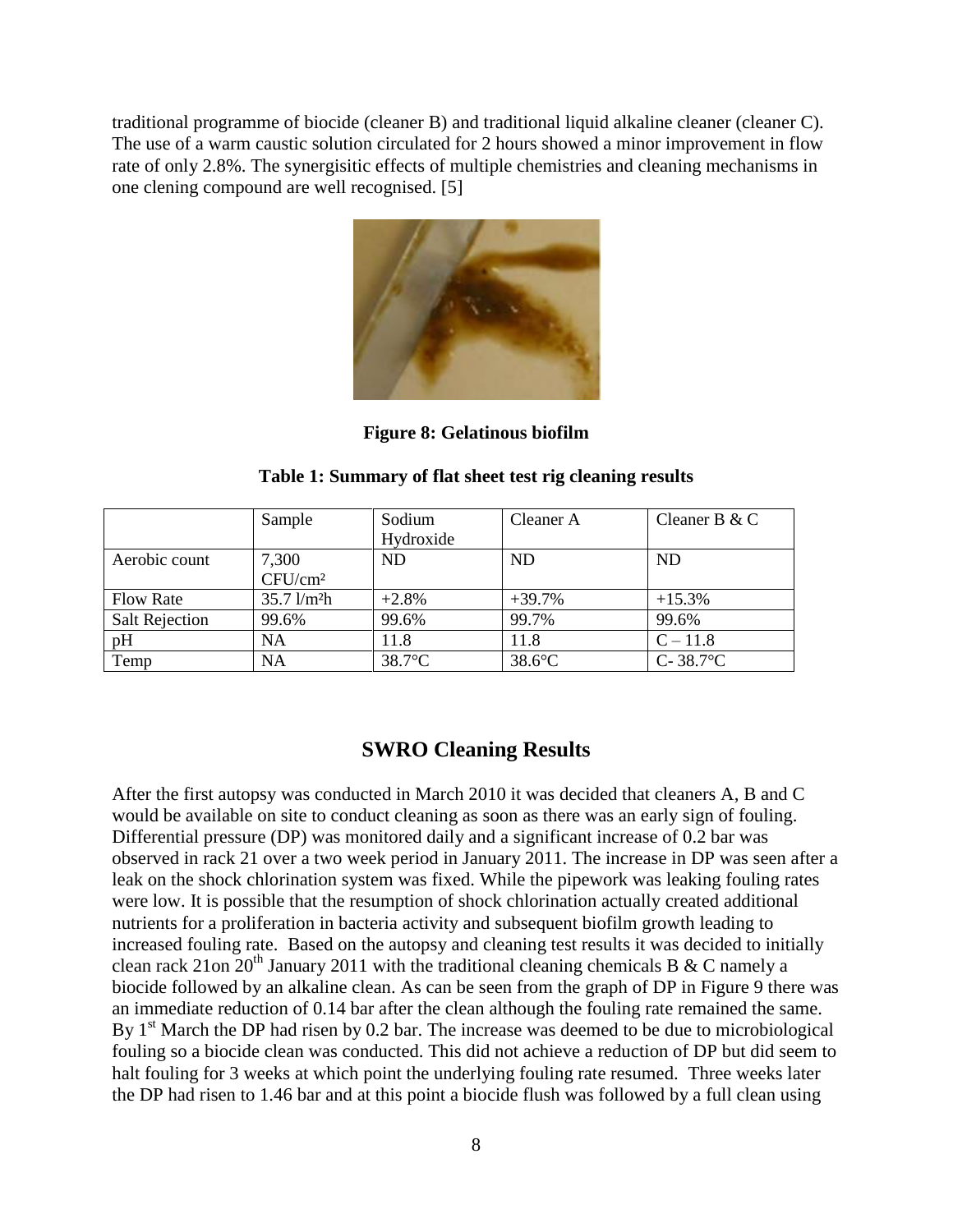Cleaner A the powdered high alkaline, high ionic strength detergent, surfactant and chelant cleaner. The cleaning agent was repeatedly circulated and soaked for 30 minute intervals and flushing conducted with permeate. A much improved cleaning result was achieved with a pressure drop of 0.3 bar as compared with 0.2 bar when using the conventional liquid cleaner. Figure 10 shows pressure drops during a subsequent clean on  $2<sup>nd</sup>$  July using just cleaner A which shows enhanced results with reduction in DP of 0.54 bar. Significantly a deeper clean seems to have resulted with DP reduced to 1 bar similar to that found during the first three months of plant operation. It must be recognised that this plant was being cleaned as soon as a rise of 0.2 bar DP was observed. Under normal circumstances operators would not start to react until a pressure drop of over 1 bar. Brusilovsky et al comment on the Larnaca SWRO "where the delta P in an 8 element vessel after 4 years operation is 1.1 to 1.2 bar." By reacting early with a predictive cleaning protocol this large SWRO plant has been able to operate within specification despite a challenging sea water source prone to red tide algal blooms.



**Figure 9. Differential pressure following cleaning Nov 2010 – May 2011**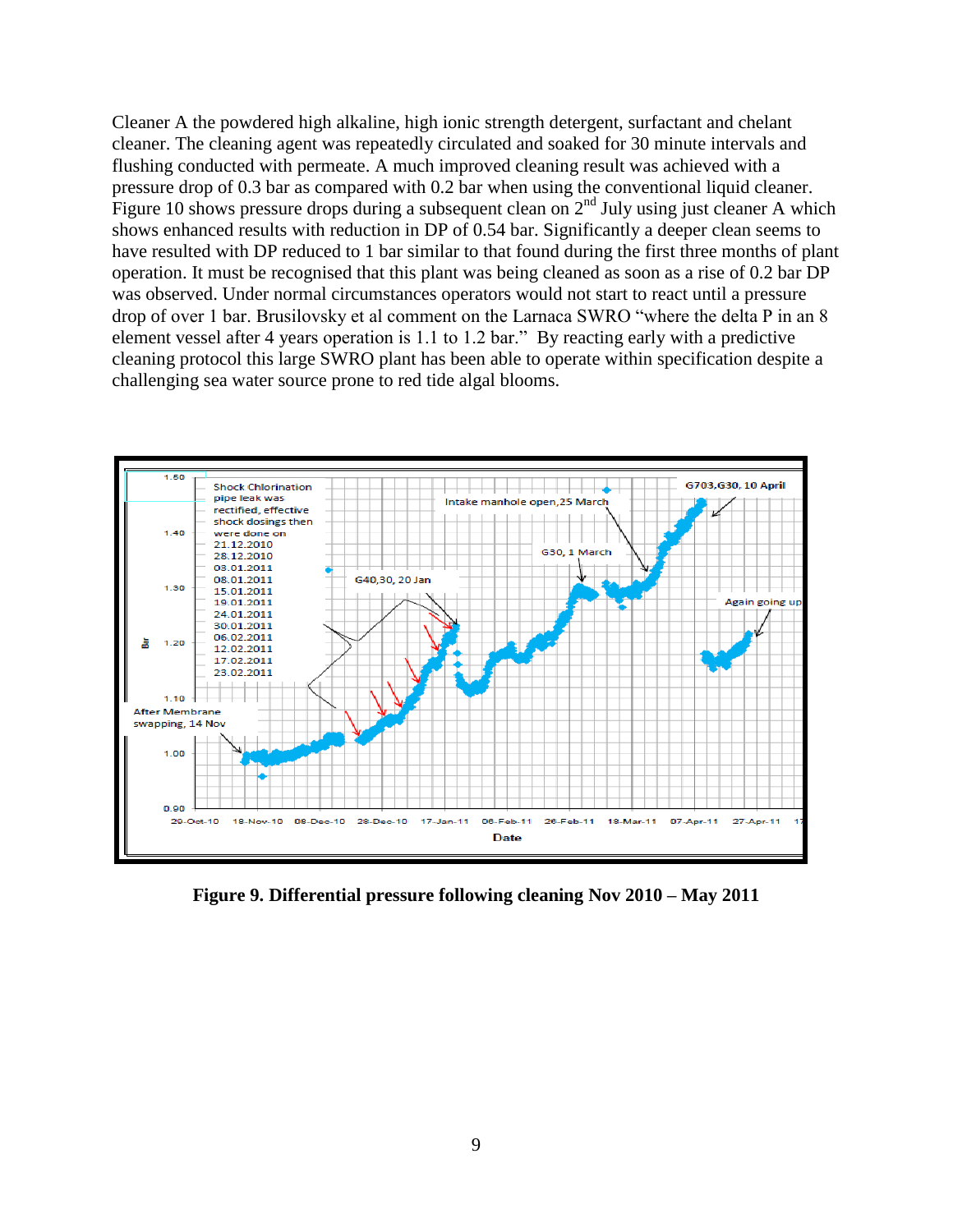

**Figure 10. Differential pressure following cleaning May 2011 to Aug 2011**

# **Conclusions**

The recommendations by membrane manufacturers on when to clean and what chemistry to use have changed very little in the last 30 years. The authors question the logic in waiting for operating parameters to deteriorate by 10-15% before taking action. Results from a BWRO and SWRO autopsy, cleaning tests and actual site cleans allow the following conclusions to be drawn.

- If membranes are not cleaned early the deposit is very difficult to remove and may require high ionic strength cleaners and periods of extensive soaking to remove biofilm and clay.
- If predictive early cleaning is conducted then deposits are easier to remove and the underlying fouling rate is lower.
- A membrane element autopsy or cartridge filter analysis within 3 months of start up will identify typical and likely membrane foulants.
- Cleaning tests on the foulant enables a predictive cleaning protocol to be produced so the necessary equipment and cleaning reagents can be sourced in advance speeding up the reaction time to the first sign that fouling has taken place.

Predictive maintenance can now be adopted by the membrane cleaning industry to improve the effective and efficient operation of sea and brackish water RO plant.